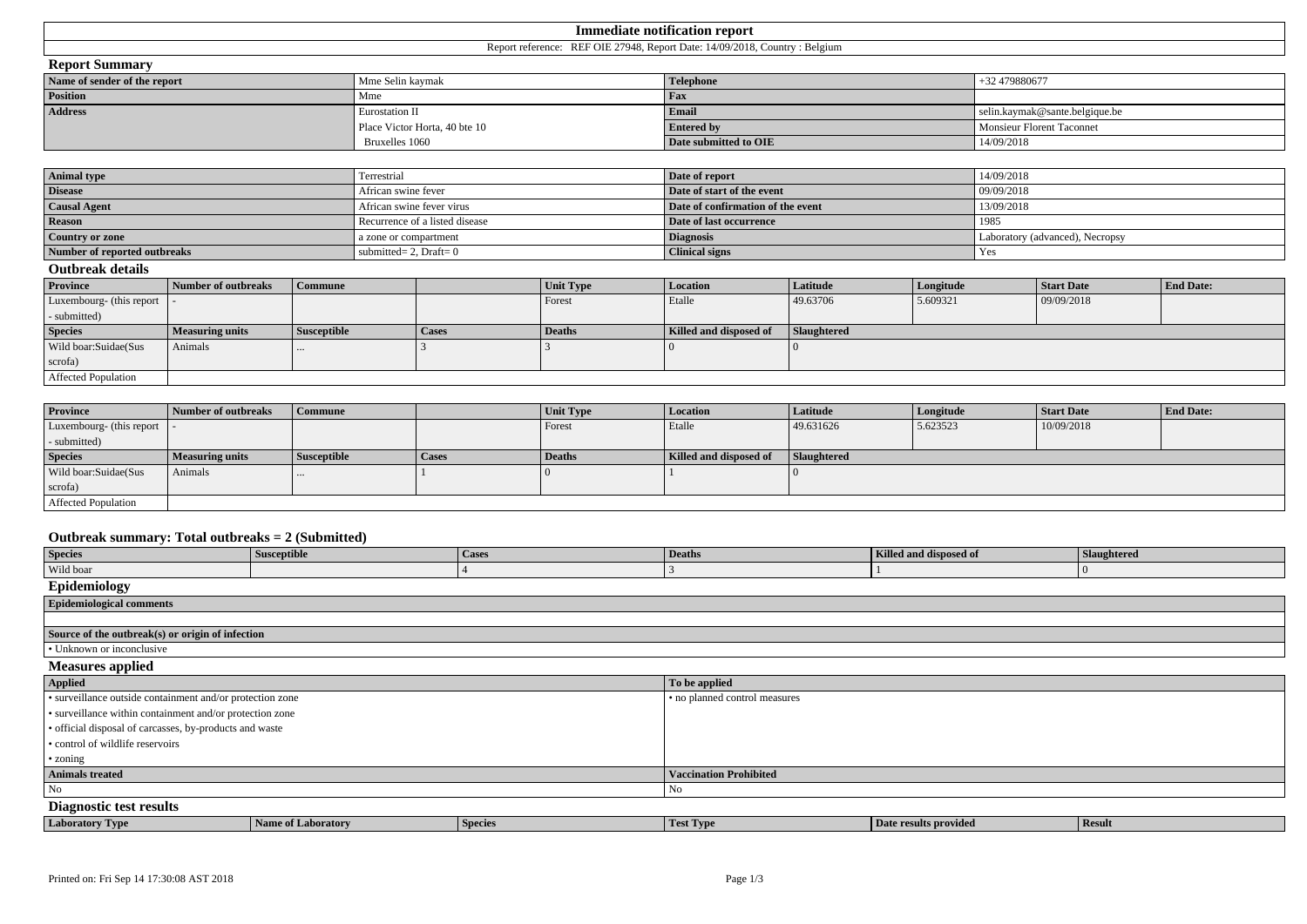| <b>Laboratory Type</b>                                               | <b>Name of Laboratory</b> | Species   | <b>Test Type</b> | Date results provided | Result          |  |  |
|----------------------------------------------------------------------|---------------------------|-----------|------------------|-----------------------|-----------------|--|--|
| National laboratory                                                  | <b>Sciensano</b>          | Wild boar | real-time PCR    | 13/09/2018            | <b>Positive</b> |  |  |
| National laboratory                                                  | Sciensano                 | Wild boar | real-time PCR    | 13/09/2018            | Positive        |  |  |
| <b>Future Reporting</b>                                              |                           |           |                  |                       |                 |  |  |
| The event is continuing. Weekly follow-up reports will be submitted. |                           |           |                  |                       |                 |  |  |

Immediate notification report, Report reference: , Ref OIE: 27948, Report Date: 14/09/2018 , Country: Belgium